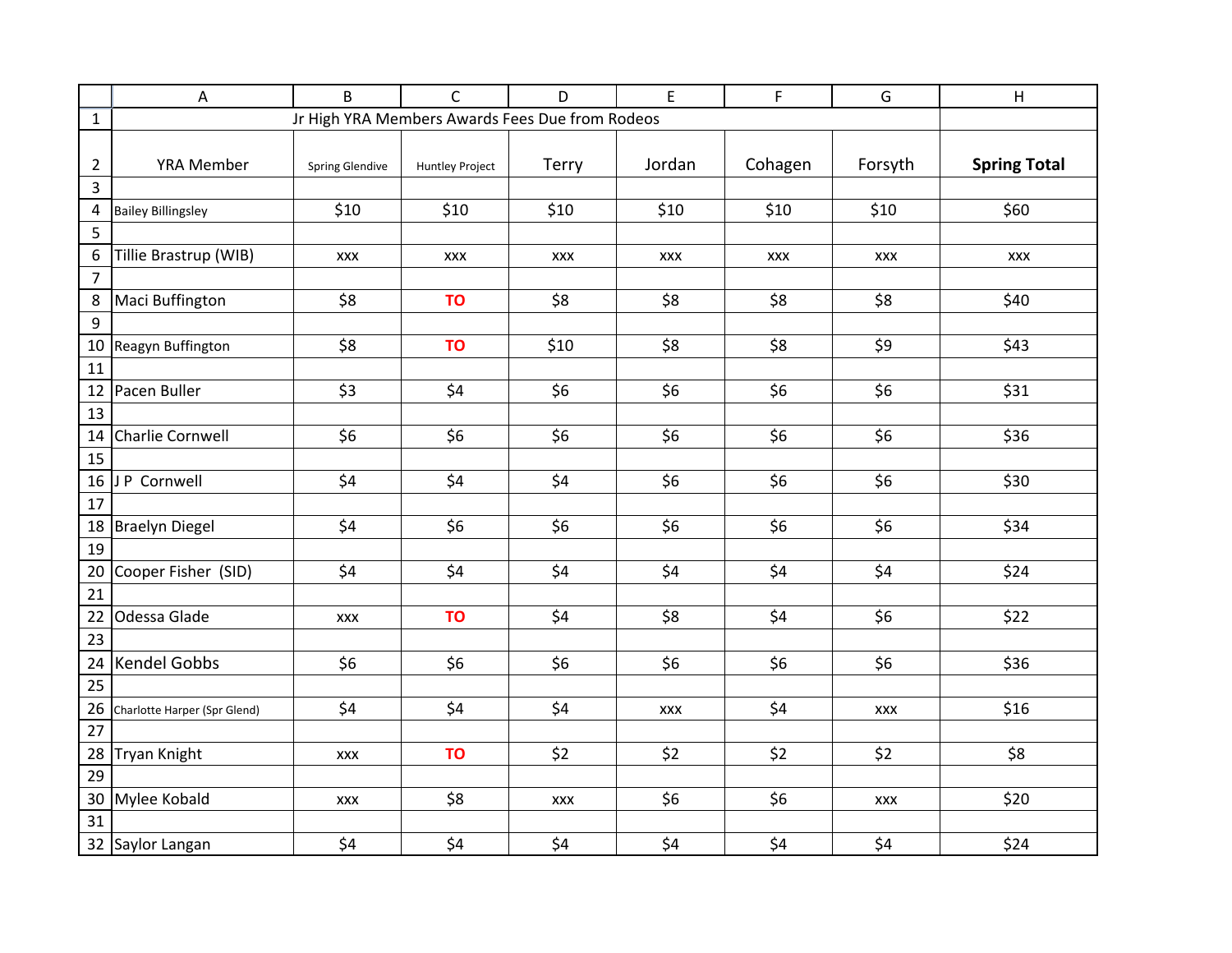|                 | $\mathsf A$              | B                      | $\mathsf C$            | D     | E         | $\mathsf F$ | G          | $\mathsf H$         |
|-----------------|--------------------------|------------------------|------------------------|-------|-----------|-------------|------------|---------------------|
| 33              | <b>YRA Member</b>        | <b>Spring Glendive</b> | <b>Huntley Project</b> | Terry | Jordan    | Cohagen     | Forsyth    | <b>Spring Total</b> |
| 34              |                          |                        |                        |       |           |             |            |                     |
| 35              | Landry Larson            | \$10                   | \$10                   | \$10  | \$10      | \$10        | \$10       | \$60                |
| 36              |                          |                        |                        |       |           |             |            |                     |
| 37              | <b>Leddy Larson</b>      | \$8                    | \$8                    | \$8   | \$8       | \$8         | \$8        | \$48                |
| $\overline{38}$ |                          |                        |                        |       |           |             |            |                     |
| 39              | Skylar Lawrence          | <b>XXX</b>             | XXX                    | XXX   | XXX       | XXX         | <b>XXX</b> | \$0                 |
| 40              |                          |                        |                        |       |           |             |            |                     |
| 42              | 41 Rachael Murnion (SID) | <b>XXX</b>             | <b>TO</b>              | \$6   | \$6       | XXX         | \$6        | \$18                |
|                 | 43 Burke Nowak           | \$4                    | \$4                    | \$4   | XXX       | XXX         | \$4        | \$16                |
| 44              |                          |                        |                        |       |           |             |            |                     |
|                 | 45 Bodie Rieger          | \$4                    | XXX                    | \$4   | \$4       | \$4         | \$4        | \$20                |
| 46              |                          |                        |                        |       |           |             |            |                     |
| 47              | <b>Teag Rieger</b>       | \$2                    | XXX                    | \$4   | <b>TO</b> | \$2         | \$2        | \$10                |
| 48              |                          |                        |                        |       |           |             |            |                     |
| 49              | Janci Robbins            | XXX                    | \$6                    | \$8   | \$8       | \$8         | \$8        | \$38                |
| 50              |                          |                        |                        |       |           |             |            |                     |
| 51              | Linden Schenk            | \$10                   | \$10                   | \$10  | \$10      | \$10        | \$10       | \$60                |
| 52              |                          |                        |                        |       |           |             |            |                     |
| 53              | Louis Schenk             | \$6                    | \$6                    | \$6   | \$4       | \$4         | \$4        | \$30                |
| 54              |                          |                        |                        |       |           |             |            |                     |
| 55              | <b>Tylie Siemsen</b>     | \$6                    | \$8                    | \$8   | \$8       | \$10        | \$10       | \$50                |
| 56              |                          |                        |                        |       |           |             |            |                     |
| 57              | <b>Emily Sonsalla</b>    | <b>XXX</b>             | XXX                    | XXX   | XXX       | <b>XXX</b>  | XXX        | \$0                 |
| 58              |                          |                        |                        |       |           |             |            |                     |
| 59              | Aspen Swenson            | \$10                   | \$10                   | \$10  | \$10      | <b>XXX</b>  | \$10       | \$50                |
| 60              |                          |                        |                        |       |           |             |            |                     |
|                 | 61 Kylie Toavs           | \$8                    | \$8                    | \$8   | \$8       | \$8         | \$8        | \$48                |
| 62              |                          |                        |                        |       |           |             |            |                     |
| 63              | Tucker Turbiville        | \$8                    | \$8                    | \$8   | \$8       | \$8         | \$4        | \$44                |
| 64              |                          |                        |                        |       |           |             |            |                     |